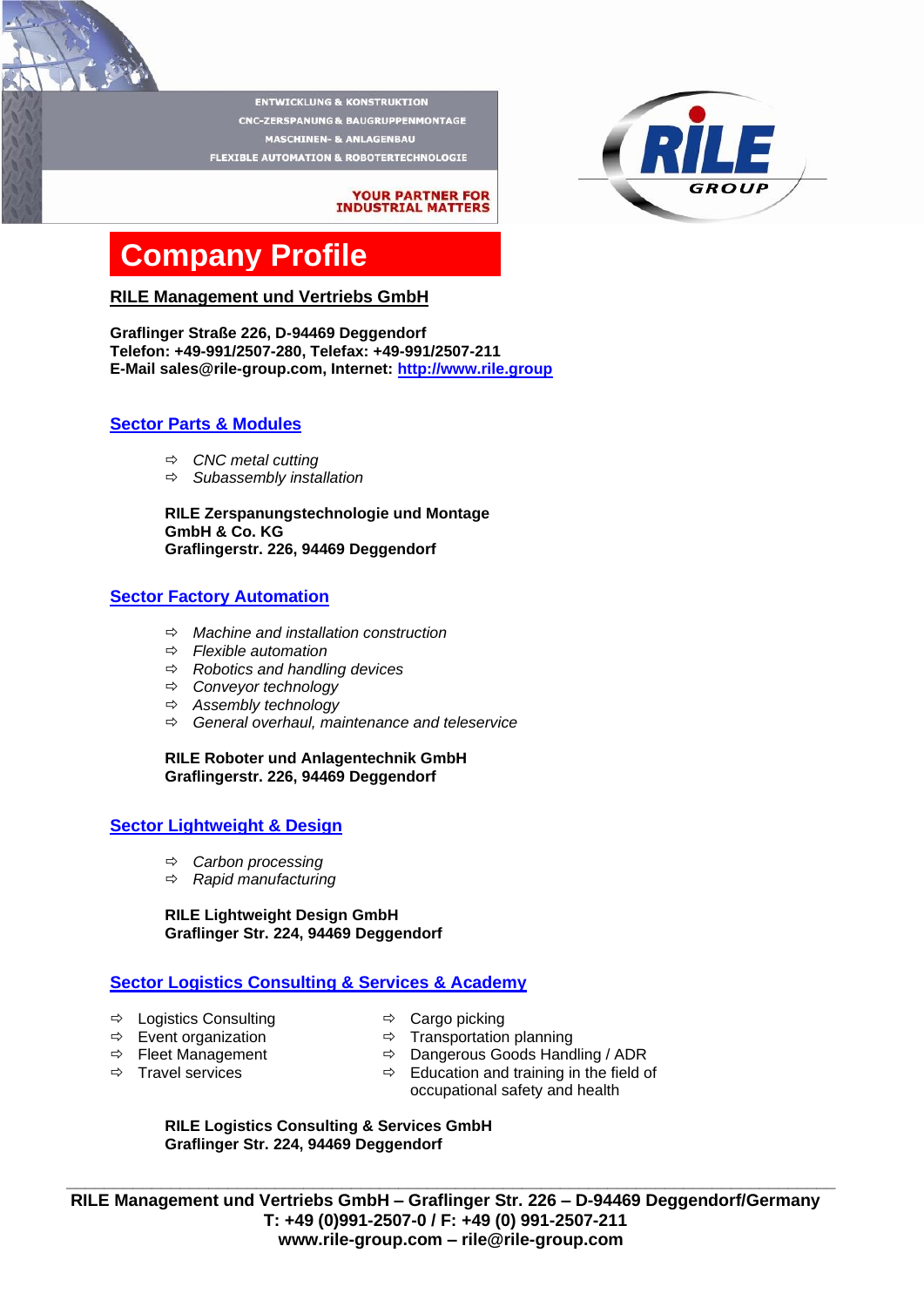**ENTWICKLUNG & KONSTRUKTION CNC-ZERSPANUNG & BAUGRUPPENMONTAGE MASCHINEN- & ANLAGENBAL** FLEXIBLE AUTOMATION & ROBOTERTECHNOLOGIE



## **YOUR PARTNER FOR<br>INDUSTRIAL MATTERS**

## **Certificates**

- $\Rightarrow$  DIN EN ISO 9001, registering number 41013701/2
- $\Rightarrow$  Admission according to the quality requirements of the "Federal Association of the German Aircraft and Space Industry (BDLI) part "A" (QSF-A)"

### **RILE Services**

#### *1. Design and Development*

Customer-focused, open and permanent communication allows RILE to solve problems and work out systems for the customers' requirements. After having worked out a concept, one of the ten existing 8 CAD workstations (Software: Solid Edge 2020 – sequential & synchronous - and VISI 2020). RILE also has two electrical planning workstations (E-Plan P8).

#### *2. CNC Metal Cutting – maximum processing possibilities*

Complex CNC metal cutting of highly stressed work-pieces made of different materials and up to a weight of 20 tons and a length of 12 metres.

| $\Rightarrow$ | <b>FMS</b>                                  | $x = 1.250$ , $y = 1.000$ mm, $z = 1.000$ mm (with 3x Heller MCH350)    |
|---------------|---------------------------------------------|-------------------------------------------------------------------------|
| $\Rightarrow$ |                                             | CNC-Processing Centers $x = 4.000$ mm, $y = 1.300$ mm, $z = 1.600$ mm   |
| $\Rightarrow$ | Lathe & Milling                             | $\varnothing$ = 5.300 mm, X = 12000 mm, y = 5300 mm, z = 1600 mm        |
| $\Rightarrow$ | Lathe                                       | $\varnothing$ = 3.750, Höhe = 3.000 mm                                  |
| $\Rightarrow$ | Flat grinding                               | $x = 2.100$ , $y = 900$ mm, $z = 600$ mm                                |
| $\Rightarrow$ | Plain grinding                              | $\varnothing$ 400 mm, I = 1.600 mm oder $\varnothing$ 1.300, I = 500 mm |
| $\Rightarrow$ | High speed cutting<br>precision center      | $x = 1.050$ mm, $y = 800$ mm, $z = 560$ mm                              |
| $\Rightarrow$ | NC Milling for carbon &<br>ureol processing | $x = 4.800$ mm, $y = 1.800$ mm, $z = 1.200$ mm                          |
|               |                                             |                                                                         |

#### *3. Subassembly Installations*

Just-In-Time deliveries of complete subassemblies directly into your assembly lines.

#### *4. Machine and Installation Construction according to customer requests*

RILE also offers the design, construction, assembly, start-up and complete overhaul of equipment and machines according to customer requests.

- $\Rightarrow$  Plastic injection machines
- $\Rightarrow$  Transporting systems and conveyor belts
- $\Rightarrow$  Printing and paper machines
- $\Rightarrow$  Strapping and wrapping machines
- $\Rightarrow$  Welding constructions and support kits
- $\Rightarrow$  Components for machine tools and processing centres
- $\Rightarrow$  Crushing and crumbling machines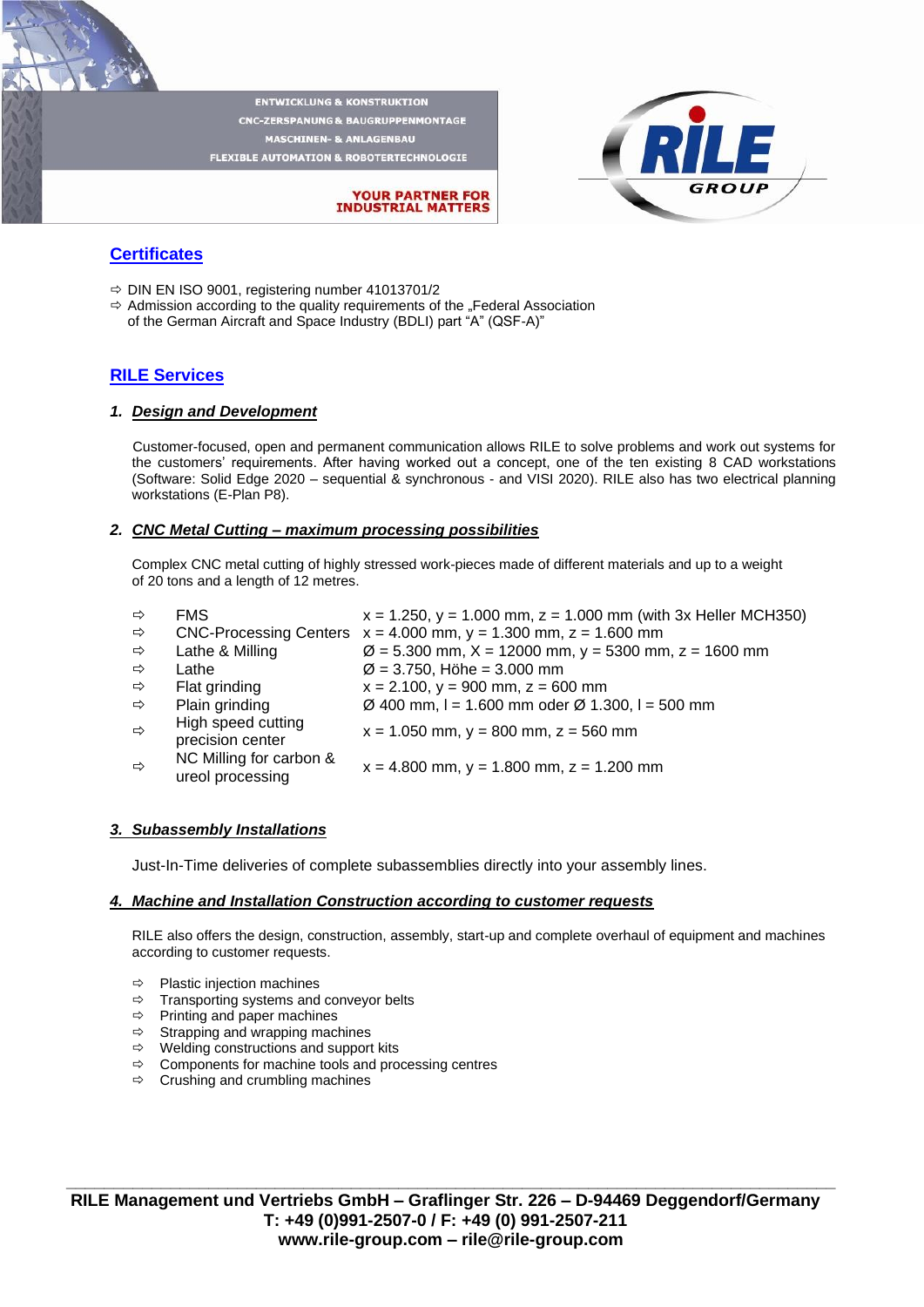**ENTWICKLUNG & KONSTRUKTION CNC-ZERSPANUNG & BAUGRUPPENMONTAGE MASCHINEN- & ANLAGENBAU** FLEXIBLE AUTOMATION & ROBOTERTECHNOLOGIE



## **YOUR PARTNER FOR<br>INDUSTRIAL MATTERS**

#### *5. Flexible Automation*

- $\Rightarrow$  Integration of components and equipment to turn-key systems for streamlining production processes.
- $\Rightarrow$  Manufacture of automated production equipment using robots and handling systems for joining, pressing, screwing and testing.

#### *6. Robotics & Handling devices*

- $\Rightarrow$  Industrial robots for factory automation
- $\Rightarrow$  Maintenance of industrial robots and handling systems that are mostly used by the automobile and plastics industry for carrying out welding, milling, fettling, gluing, assembly and transport.
- $\Rightarrow$  Interlinking of machining centers

#### *7. Handling*

Rationalisation of production and distribution processes

#### *8. Assembly technology*

Completely of partly automated assembly machines suitable for single us or linked to complete assembly lines

#### *9. General overhaul, maintenance and teleservice*

Customer-made solutions are the most important parts of the RILE spirit. RILE also is very customer-oriented by overhauling existing machines and installations. Old machines and installations are rebuilt according to the customers' new requirements. Maintenance of RILEinstallations and training of the operating personnel also belongs to the RILE service called "PIMS", of course.

#### *10.Carbon processing & rapid manufacturing*

Production of lightweight components made of fiber composite materials (e.g .: carbon, fiberglass) and / or additives manufacturing (3D printing).

#### *11.Logistics Consulting & Services*

Service for Logistics Consulting, cargo picking, dangerous goods management, transportation planning, travel services, fleet management and event organization.

#### *12 Academy*

Our team of trainers will support you in the field of professional training and development. Our know-how in the field of qualifying degrees enables us to offer you efficient, convenient and practical training through our forms of learning. Further education and training is not only possible through classroom training, but can also be completed through our online tool as elearning. For this purpose, we provide you with our RILE Organizer - this enables you to complete our seminars and training courses online as well

#### *13 RILE Drive*

We are a driving school for all classes. Furthermore, we also train and educate professional drivers (BKF modules).

**\_\_\_\_\_\_\_\_\_\_\_\_\_\_\_\_\_\_\_\_\_\_\_\_\_\_\_\_\_\_\_\_\_\_\_\_\_\_\_\_\_\_\_\_\_\_\_\_\_\_\_\_\_\_\_\_\_\_\_\_\_\_\_\_\_\_\_\_\_\_\_\_\_\_\_\_\_\_\_\_\_ RILE Management und Vertriebs GmbH – Graflinger Str. 226 – D-94469 Deggendorf/Germany T: +49 (0)991-2507-0 / F: +49 (0) 991-2507-211 [www.rile-group.com](http://www.rile-group.com/) – rile@rile-group.com**